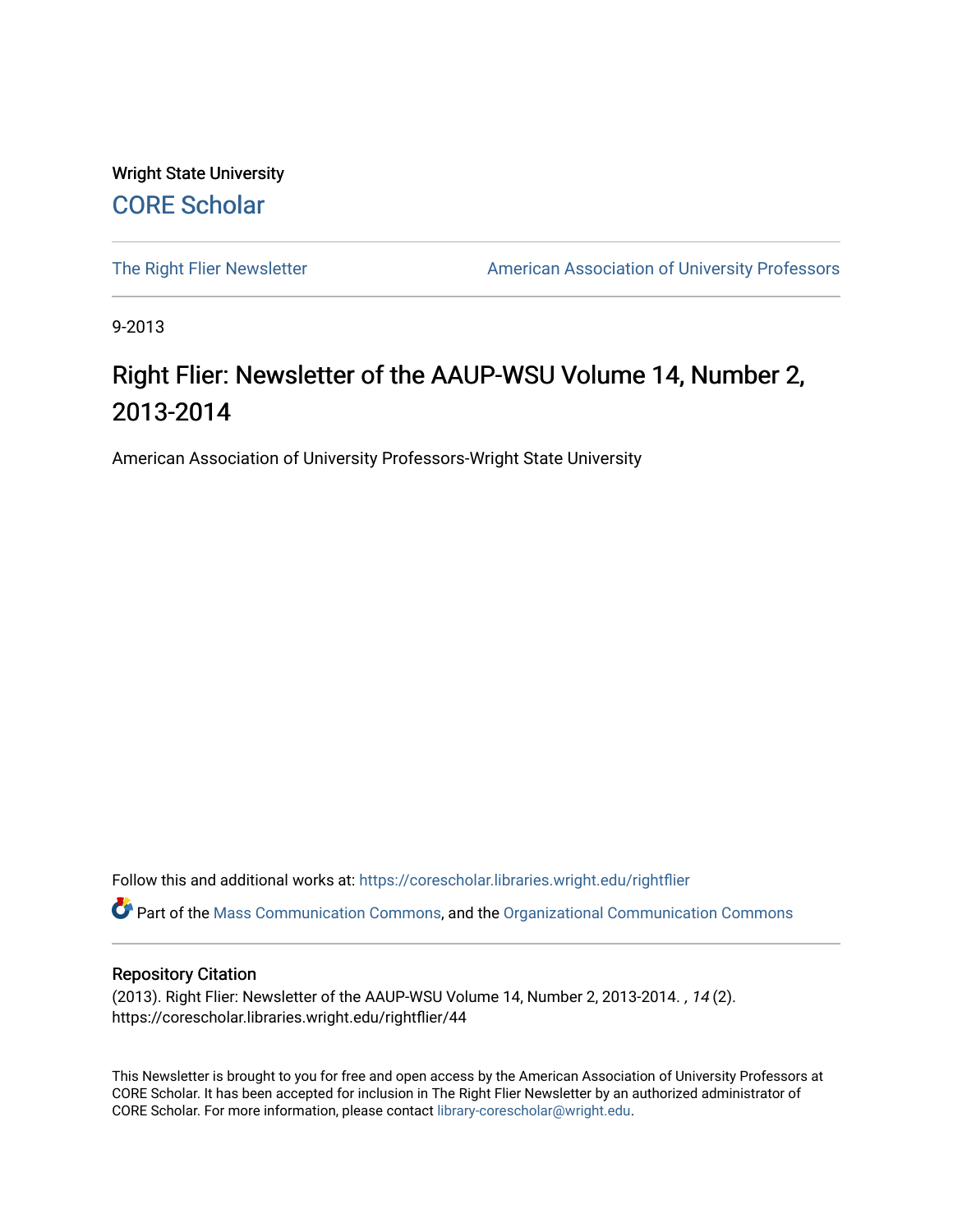# **The Right Flier**

## **The Newsletter of AAUP-WSU**

**Volume 14, Number 2 2013-2014**

**Editors: Marty Kich and Linda Farmer**

## **DON'T Sign a Contract to Develop an Online Course without First Reading and Understanding This Article!**

This article *does not* relate to online courses that you are teaching as part of your regular load or as a standard overload. It *does* relate to contracts that may be offered to you to develop materials for an online course or program that provide a stipend as compensation for the extra work.

To be clear, under the current CBAs, no one representing the administration can compel you to sign such a contract, and the union cannot prevent you from signing such a contract even if we think that some of its provisions are not in your best interests or in the best interests of the faculty as a whole.

But the negotiating teams representing both the administration and the union will review all contracts related to such stipends to insure that they do not violate other provisions of the CBAs, most notably the provision that faculty receive equitable compensation for their work. In simple terms, if two faculty members in the same college or the same department (or comparable colleges or departments) seem to be doing essentially the same work, we want to insure that they receive essentially the same compensation.

Beyond your understanding of what is involved in that review, we would like to make, and for you to consider very seriously, the following recommendations regarding these sorts of contracts:

We recommend that there be a stipulation in every contract that the faculty member retains ownership of his or her intellectual property—that he or she *not* transfer those rights to the university.

We recommend that the contracts not be open-ended—that they *not*, in effect, extend into perpetuity—but, instead, that they be for terms of five to seven years. In this way, the university will